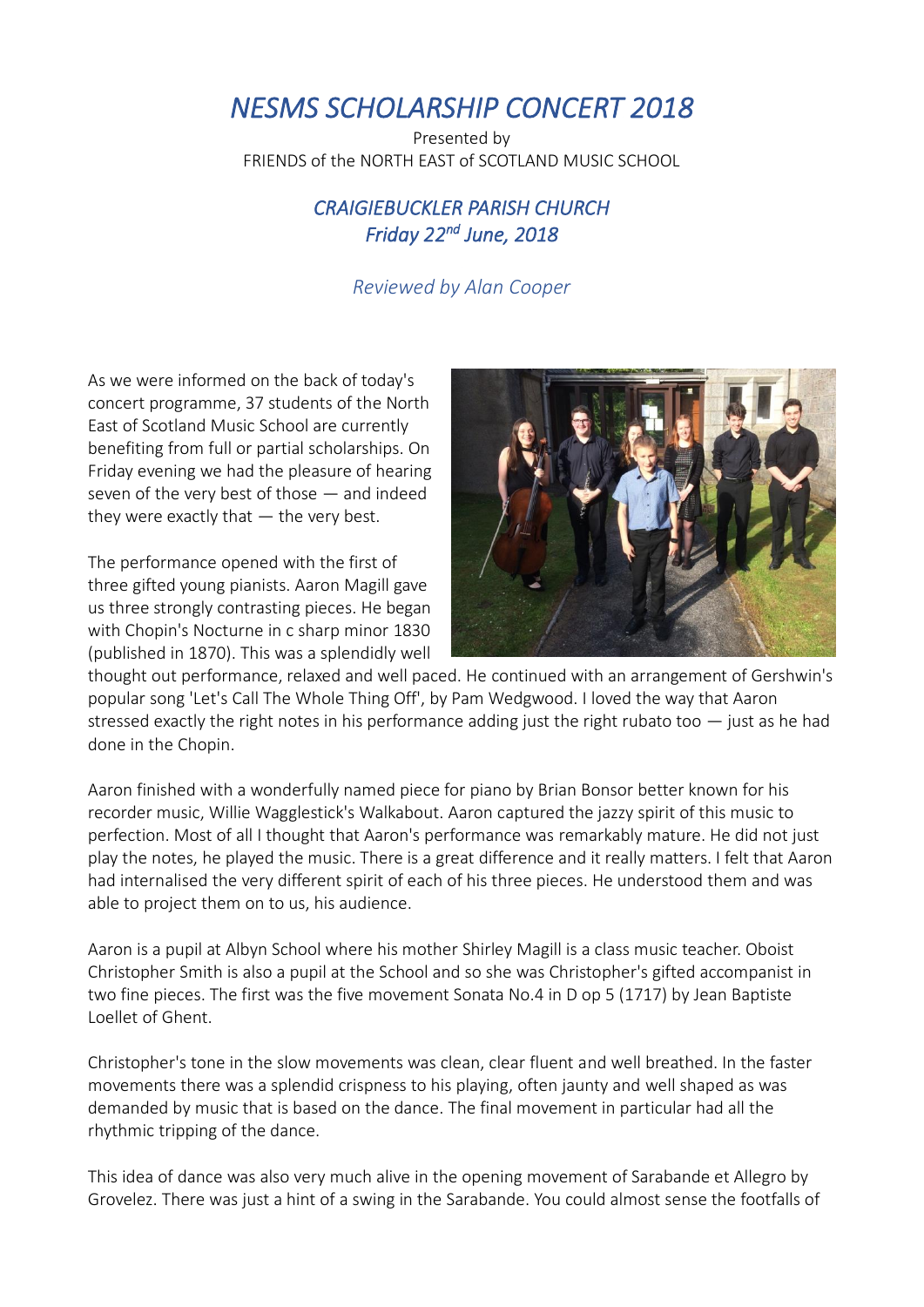the dance in Christopher's very fine performance. The Allegro was fast and fiery with a splendidly fluent melodic passage in the middle.

Flautist Iona Baillie had chosen a most unusual piece for her performance. Orange Dawn is by Ian Clarke, a distinguished contemporary British flautist and a professor at Guildhall. It paints a musical sunrise in the Great Rift Valley in Africa. This was a wonderful atmospheric piece full of instrumental colour derived from many special flute effects. The piano accompaniment was played with considerable virtuosity by Andrew Leadbetter. He had an extended solo passage in the middle of the piece.

In his introduction, Dr Colin Sinclair said that we were about to hear a duet played on a single flute. How was that going to be possible? Well we soon found out and it was amazing. Iona played a slow steady melody strongly. It really shone from the instrument while more softly, in the background, there was a kind of twiddly- diddly accompaniment that ran through the melody. Now that is what I call a truly virtuoso performance. It left me breathless.

Our second young pianist was Malik Salloum. He began with Mozart's Adagio in b minor. In this performance I was reminded that Mozart was a great composer of stage operas because the contrasts between light and dark, gentle and almost violent that Malik was able to create suggested the heart and soul of drama.

There was a similar contrast of mood in Chopin's Mazurka in c sharp minor Op. 50 No.3. Passages of sadness were set against almost joyful dance with a growing sense of complexity in the music that Malik mastered so well.

Malik's final piece was Rachmaninov's Prelude in g sharp minor Op. 32 No. 12. His performance was rich and full of pianistic colour — almost orchestral. I was reminded of another Rachmaninov piece, The Isle of the Dead. It too has echoes of the Dies Irae within it.

After the Interval came the third pianist Matthew Crabb. I do not wish to underrate the two excellent pianists we had already heard but Matthew went way beyond them. To begin with, the second of his offerings, the Barcarolle and Caprice Italien from the Napoli Suite by Poulenc, was played entirely from memory — and it is very complex music.

For his first piece, Chopin's Impromptu in A flat, Matthew had the score on the piano but I don't think he really looked at it. In my 'crit' of this piece, can I quote Colin Sinclair's excellent programme note? "A delicate tracery loops over the keyboard like a perpetuum mobile leading to a songful middle section" That is precisely what Matthew gave us and I can't describe it any better than that.

His performance of Poulenc's Caprice Italien was particularly exciting. It had dazzling pianistic fireworks and delicious melody. The best way of putting this is simply to say that Matthew gave us a wholly professional performance. Bravo!

Cellist Kara Taylor accompanied firmly and clearly by Colin Sinclair gave us a fine strong performance of the first movement of Beethoven's Cello Sonata No. 3. Lithe muscular fingerboard work and expansive and often very expressive bowing along with explosive pizzicatos gave us all the wonderful variety of Beethoven's imaginative writing. Kara's singing tone in the themes and fine scalar passages added to the enjoyment of this sonata movement.